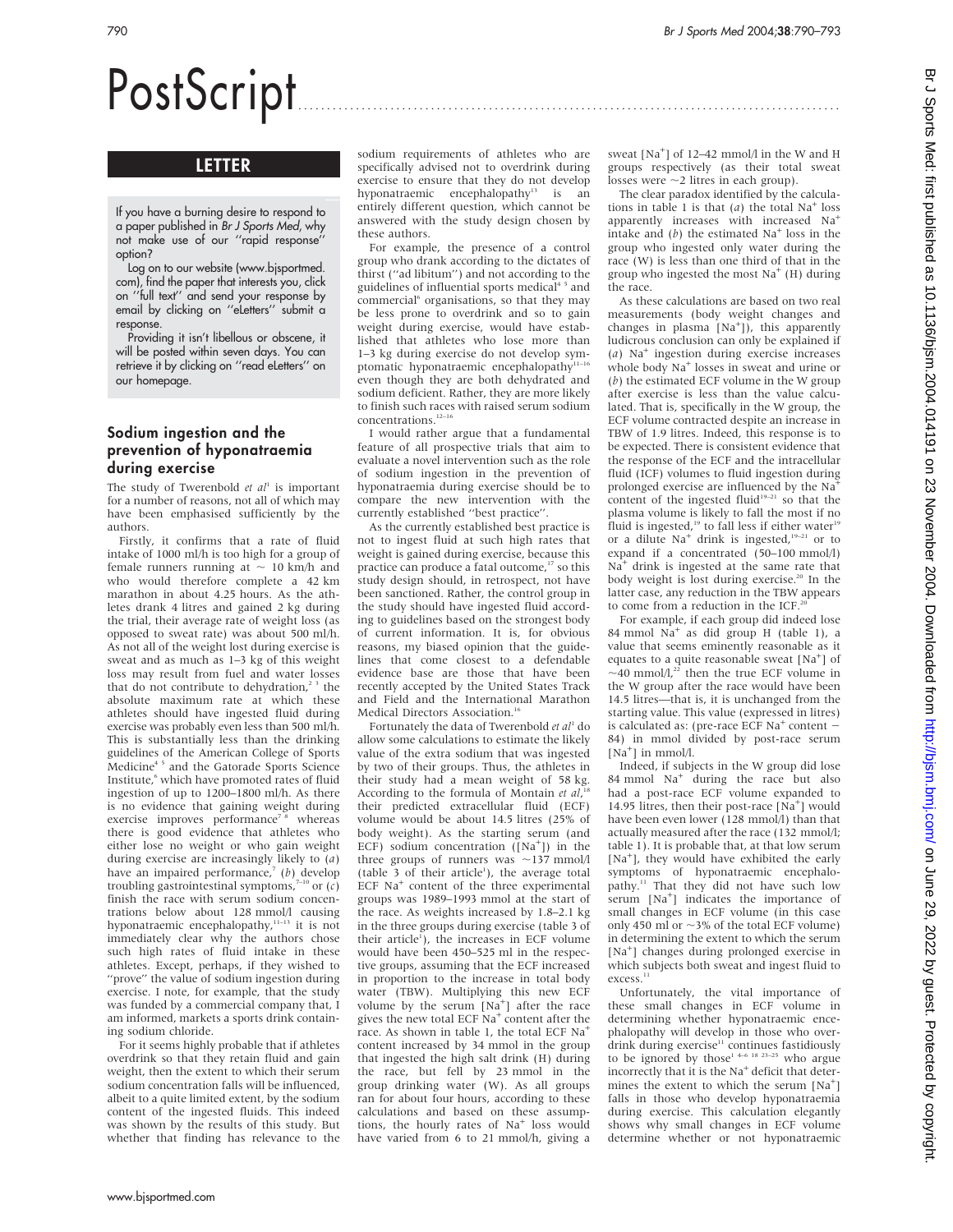**Table 1** Sodium balance calculations for three groups of runners running at  $\sim$ 10 km/h for four hours while ingesting solutions with different [Na<sup>+</sup>]

|   | Pre-race<br>$[Na^+]$<br>$(mmol/l)$ (A) | Pre-race<br><b>ECF</b> volume<br>$(litres)$ $(B)$ | <b>Pre-race ECF</b><br>$Na+ content$<br>(mmol) $(A \times B)$ | Post-race [Na <sup>+</sup> ]<br>$(mmol/l)$ (C) | Post-race<br>ECF volume<br>$(litres)$ $(D)$ | $Na+ content$ | Post-race ECF Post-race Na <sup>+</sup><br>balance (mmol) $(E)$ Na <sup>+</sup> ingested<br>(mmol) $(C \times D)$ $(C \times D) - (A \times B)$ | Amount of<br>$(mmol)$ $(F)$ | <b>Apparent amount</b><br>(mmol)/rate<br>of Na <sup>+</sup> loss during<br>exercise (mmol/h)<br>$((F-E)/4)$ |
|---|----------------------------------------|---------------------------------------------------|---------------------------------------------------------------|------------------------------------------------|---------------------------------------------|---------------|-------------------------------------------------------------------------------------------------------------------------------------------------|-----------------------------|-------------------------------------------------------------------------------------------------------------|
| Н | 137.3                                  | $14.50*$                                          | 1991                                                          | 134.8                                          | 15.02                                       | 2025          | $+34$                                                                                                                                           | $118 +$                     | 84/21                                                                                                       |
|   | 137.2                                  | 14.50                                             | 1989                                                          | 132.8                                          | 14.95                                       | 1985          | $-4$                                                                                                                                            | 71                          | 76/19                                                                                                       |
| W | 137.5                                  | 14.50                                             | 1993                                                          | 131.8                                          | 14.95                                       | 1970          | $-23$                                                                                                                                           | 0                           | 24/6                                                                                                        |

H, High sodium intake; L, low sodium intake; W, water during exercise.<br>\*Based on 25% of mean body weight of 57.7 kg for the total group of runners. Weights for different groups were not reported.

†From table 2 of Twerenbold et al<sup>r</sup>: to convert mg sodium (table 2) into mmol sodium, divide by the molecular weight of sodium (22.99).

encephalopathy will develop in those who overdrink, regardless of whether or not they also incur a  $Na<sup>+</sup>$  deficit either during exercise<sup>3 11–13 15 26 27</sup> or at rest.<sup>28 29</sup> A recent paper<sup>30</sup> confirms these predictions by showing that mathematical modelling supports the argument that changes in TBW exert a much greater effect on serum [Na<sup>+</sup>] than does whole body  $Na<sup>+</sup>$  content in those who overdrink and hence gain weight during exercise.

Perhaps the point of these calculations is to show that it is not possible to calculate the state of Na<sup>+</sup> balance in athletes during exercise and so to determine whether or not athletes have developed a Na<sup>+</sup> "deficit",<sup>162</sup> simply by measuring serum [Na<sup>+</sup>]. This is because the ECF volume will not be the same before, during, and after exercise and will change depending on the nature of the fluid ingested and the extent of any fluid deficit or excess that develops during exercise.<sup>1</sup>

But more importantly, these calculations clearly show why the regulation of the TBW and the ECF volume will have a much greater influence on serum [Na<sup>+</sup>] than will either the expected Na<sup>+</sup> losses in sweat or the amount of Na<sup>+</sup> ingested from sodium-containing sports drinks.<sup>113</sup>

For example a 1 litre (7%) reduction in the ECF volume would "release" 140 mmol Na<sup>+</sup> into the contracted ECF volume. This means that it is possible to lose  $140$  mmol  $Na<sup>+</sup>$  in sweat and urine without any change in serum [Na<sup>+</sup>] provided that the ECF volume were to contract by only 7%. If sweat  $[Na^+]$  is about 40 mmol/l, as appears to have been the case in this study of Twerenbold et  $al<sup>1</sup>$ (table 1), then this 140 mmol is the equivalent of the Na<sup>+</sup> content of about 3.5 litres of sweat.

As athletes in this study sweated at a maximum rate of only 500 ml/h when running at 10 km/h, this means that simply by reducing their ECF volume by 1 litre, those athletes could have maintained their pre-race serum [Na<sup>+</sup>] while running for seven hours and drinking just sufficient water to allow for a 1 litre reduction in ECF volume and without requiring any Na<sup>+</sup> replacement whatsoever. This simple calculation explains why those endurances athletes who, before about 1969, were advised either not to drink at all, or only sparingly during exercise,<sup>31</sup> always finished their races with raised serum [Na<sup>+</sup>]<sup>32-39</sup> despite having incurred what might have been quite sizeable Na<sup>+</sup> deficits.

In contrast, athletes in this study who believed the incorrect advice that ingesting Na<sup>+</sup> and fluid at high rates is essential to maintain a normal serum [Na<sup>+</sup>] during<br>exercise,<sup>4-6 18 23-25</sup> so they overdrank sufficiently to increase their ECF volume by

1 litre, would need to ingest and retain at least an additional 140 mmol Na<sup>+</sup> in addition to the  $\sim$ 80 mmol lost in sweat (table 1). This is equivalent to the Na<sup>+</sup> content of 12.4 litres of the low and 7.5 litres of the high sodium drinks respectively in this trial. To maintain fluid balance in this four hour trial when drinking at those high rates and sweating at about 500 ml/h, they would then need to urinate at rates of 1375–2600 ml/h. Both of these rates exceed the maximum at which human kidneys are able to produce urine at rest,<sup>28</sup> <sup>29</sup> let alone during and after prolonged exercise.<sup>11 13</sup> Drinking at such rates would therefore only lead to progressive fluid accumulation and ultimately death from<br>hyponatraemic encephalopathy.<sup>17</sup>

In summary, these calculations explain  $(a)$ why contraction of the ECF in athletes who lose body weight during exercise will maintain the serum  $[Na^+]$  even in the face of quite large and unreplaced Na<sup>+</sup> loss in sweat, and (b) why the ingestion of sodium-containing sports drinks in the vain hope of matching the rates of Na<sup>+</sup> loss in sweat can only lead to fluid retention and progressive hyponatraemia, as elegantly shown by this study.<sup>1</sup> Indeed if this inappropriate behaviour is approached with sufficient vigour, ultimately the result will be death from hyponatraemic encephalopathy, $17$  which, as these calculations and this study again show, cannot occur without the presence of distinct fluid over $load.1$ 

Finally, it is important to note that, even though Na<sup>+</sup> ingestion marginally increased serum [Na<sup>+</sup>] in the group that ingested the most concentrated Na<sup>+</sup> drink, this practice was without benefit as running performances were unaltered by Na<sup>+</sup> ingestion, and the incidence of symptoms was no different between the groups as no athletes reportedly developed symptoms. However, the symptoms of mild hyponatraemic encephalopathy are mild and may not have been sought with sufficient diligence. For example, all subjects, myself included, in our study in which mild hyponatraemia was induced by fluid overload at rest,<sup>28</sup> developed quite disabling symptoms<br>at serum  $[Na^+]$  of  $\sim$ 136 mmol/l or lower. Indeed it would have been most interesting to determine whether the presence of subtle mental symptoms was different in the three groups in this study, as all had similar degrees of fluid overload despite different serum [Na<sup>+</sup>]. If the symptoms in this condition are due purely to fluid overload, then the incidence of symptoms should have been the same in all groups despite different serum [Na<sup>+</sup> ]. Alternatively, if the symptoms are related to the degree of hyponatraemia, then they should have been most obvious in the W

group, who finished with the lowest postrace serum [Na<sup>+</sup>]. My bias would be to expect that the extent of any symptoms are more likely related to the degree of fluid overload, and hence the increase in the ICF, than to the level to which the serum [Na<sup>+</sup>] has been reduced.

#### T Noakes

Correspondence to: University of Cape Town, Research Unit for Exercise Science and Sports Medicine, Sports Science of South Africa, PO Box 115, Newlands 7725, South Africa; tdnoakes@ sports.uct.ac.za

doi: 10.1136/bjsm.2004.014191

Conflict of interest: none declared

#### References

- 1 Twerenbold R, Knechtle B, Kakebeeke TH, et al. Effects of different sodium concentrations in<br>replacement fluids during prolonged exercise in<br>women. *Br J Sports Med* 2003;**37**:300–3.
- 2 Pastene J, Germain M, Allevard AM, et al. Water balance during and after marathon running. Eur J Appl Physiol Occup Physiol 1996;73:49–55.
- 3 Speedy DB, Noakes TD, Kimber NE, et al. Fluid balance during and after an ironman triathlon. Clin J Sport Med 2001;11:44–50.
- 4 Convertino VA, Armstrong LE, Coyle EF, et al. American College of Sports Medicine position stand. Exercise and fluid replacement. Med Sci Sports Exerc 1996;28:i-vii.
- 5 Armstrong LE, Epstein YE, Greenleaf JE, et al. Position stand: heat and cold illnesses during distance running. Med Sci Sports Exerc 1996;28:i–x.
- 6 Murray B. How often should you drink fluids? Gatorade Sports Science Institute Sports Science Centre. 2002. http://www.gssiweb.com/reflib/ refs/419/200104\_q1.cfm?pid = 38.
- Robinson TA, Hawley JA, Palmer GS, et al. Water ingestion does not improve 1-h cycling performance in moderate ambient temperatures. Eur J Appl Physiol Occup Physiol 1995;71:153–60.
- 8 Noakes TD. Letter to the Editor. Int J Sport Nutr Exerc Metab 2004;14:249–54.
- Glace B, Murphy C, McHugh M. Food and fluid intake and disturbances in gastrointestinal and mental function during an ultramarathon.
- Int J Sport Nutr Exerc Metab 2002;12:414–27. 10 Glace BW, Murphy CA, McHugh MP. Food intake and electrolyte status of ultramarathoners competing in extreme heat. J Am Coll Nutr 2002;21:553–9.
- 11 **Noakes T**. Hyponatremia in distance runners: fluid and sodium balance during exercise. Curr Sports Med Rep 2002;1:197–207.
- 12 Speedy DB, Noakes TD, Rogers IR, et al. Hyponatremia in ultradistance triathletes. Med Sci Sports Exerc 1999;31:809–15.
- 13 Noakes TD, Sharwood K, Collins M, et al. The dipsomania of great distance. Water intoxication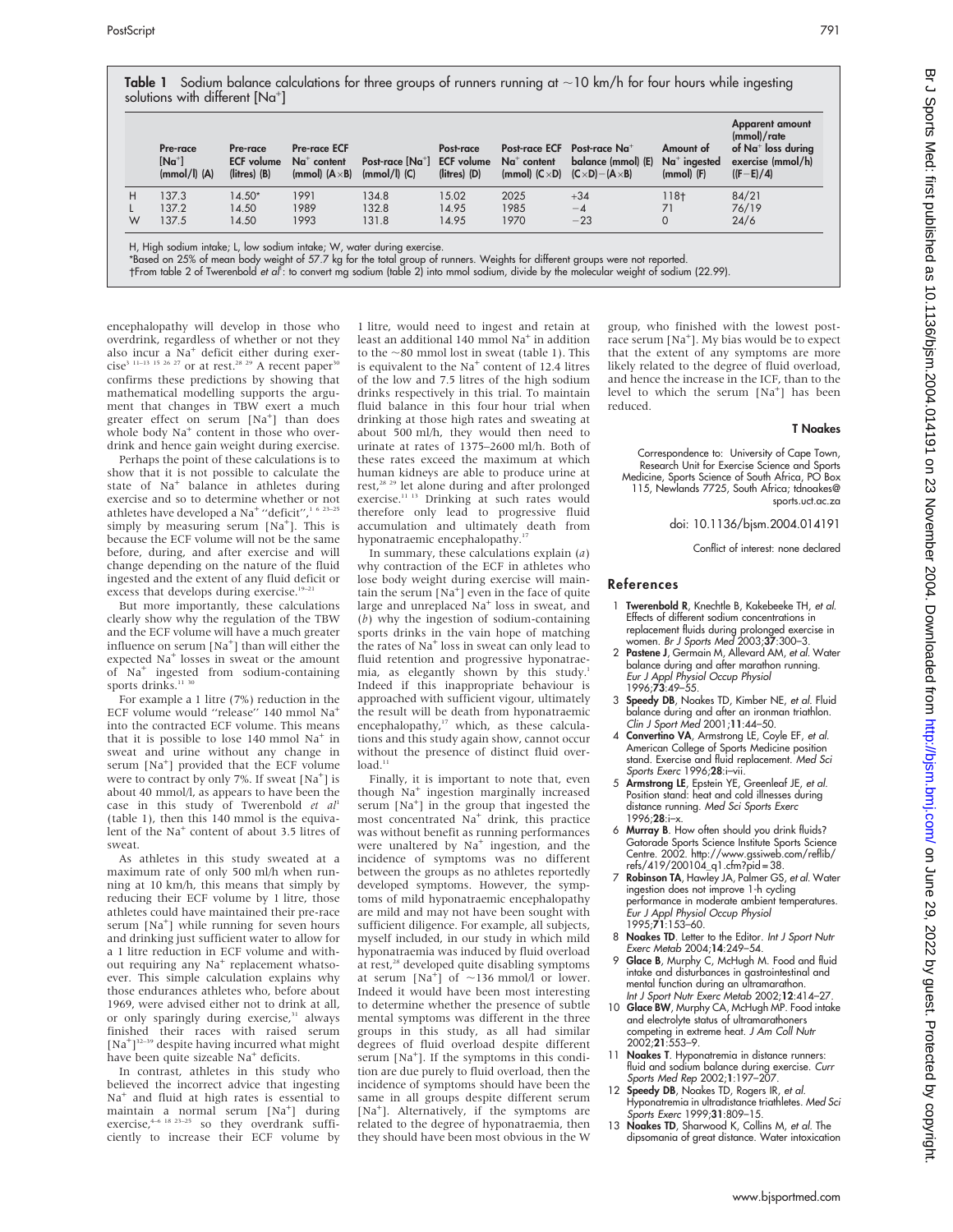in an Ironman triathlete. Br J Sports Med 2004;38:e16.

- 14 Sharwood K, Collins M, Goedecke J, et al. Weight changes, medical complications and performance during an Ironman triathlon. Br J Sports Med 2004; in press.
- 15 Speedy DB, Rogers IR, Noakes TD, et al. Diagnosis and prevention of hyponatremia at an ultradistance triathlon. Clin J Sport Med 2000;10:52–8.
- 16 Noakes TD. Fluid Replacement during Marathon Running. Clin J Sport Med 2003;13:309–18.
- 17 Noakes TD. Overconsumption of fluids by athletes. BMJ 2003;327:113–14.
- 18 Montain SJ, Sawka MN, Wenger CB. Hyponatremia associated with exercise: risk factors and pathogenesis. Exerc Sport Sci Rev 2001;29:113–17.
- 19 Sanders B, Noakes TD, Dennis SC. Water and electrolyte shifts with partial fluid replacement<br>during exercise. *Eur J Appl Physiol Occup Physio*l 1999;80:318–23.
- 20 Sanders B, Noakes TD, Dennis SC. Sodium replacement and fluid shifts during prolonged exercise in humans. Eur J Appl Physiol 2001;84:419–25.
- 21 Speedy DB, Thompson JM, Rodgers I, et al. Oral salt supplementation during ultradistance exercise. Clin J Sport Med 2002;12:279–84.
- 22 Shirreffs SM, Maughan RJ. Whole body sweat collection in humans: an improved method with preliminary data on electrolyte content. J Appl Physiol 1997;**82**:336-41.
- 23 Armstrong LE. Exertional hyponatremia. In: Armstrong LE, ed. Exertional heat illnesses. Champaign, IL: Human Kinetics Publishers, 2003:103–35.
- 24 Murray B, Eichner ER. Hyponatremia of exercise. Curr Sports Med Rep 2004;3:117–18.
- 25 Murray B, Stofan J, Eichner ER. "Water intoxication'' and subsequent death has become a ''hot'' topic. How dangerous is it? Marathon & Beyond 2004 Jan/Feb:77–92.
- 26 Irving RA, Noakes TD, Buck R, et al. Evaluation of renal function and fluid homeostasis during recovery from exercise-induced hyponatremia. J Appl Physiol 1991;70:342–8.
- 27 Speedy DB, Rogers IR, Noakes TD, et al. Exercise-induced hyponatremia is caused by inappropriate fluid retention. Clin J Sport Med 2000;10:272–8.
- 28 Noakes TD, Wilson G, Gray DA, et al. Peak rates of diuresis in healthy humans during oral fluid overload. S Afr Med J 2001;91:852–7.
- 29 Speedy DB, Noakes TD, Boswell T, et al. esponse to a fluid load in athletes with a history of exercise induced hyponatremia. Med Sci Sports Exerc 2001;33:1434–42.
- 30 Weschler LB. Exercise-associated hyponatremia: sensitivity of plasma Na<sup>+</sup> concentration to total body water, change in total body water and sum of exchangeable Na<sup>+</sup> and K<sup>+</sup>. Sports Med
- 2004;in press.<br>31 **Noakes TD**. Fluid replacement during exercise. Exerc Sport Sci Rev 1993;21:297–330.
- 32 Beckner GL, Winsor T. Cardiovascular adaptations to prolonged effort. Circulation 1954;9:835–46.
- 33 Pugh LGCE, Corbett JL, Johnson RH. Rectal temperatures, weight losses, and sweat rates in marathon running. J Appl Physiol 1967;23:347–52.
- 34 Muir AL, Percy-Robb IW, Davidson IA, et al. Physiological aspects of the Edinburgh Commonwealth Games. Lancet 1970;2:1125–8.
- 35 Rose LI, Carroll DR, Lowe SL, et al. Serum electrolyte changes after marathon running. J Appl Physiol 1970;29:449–51.
- 36 Kavanagh T, Shephard RJ. Marathon running after myocardial infarction. JAMA 1974;229:1602–5.
- 37 Riley WJ, Pyke FS, Roberts AD, et al. The effects of long-distance running on some biochemical variables. Clin Chim Acta 1975;65:83–9.
- 38 Noakes TD, Carter JW. Biochemical parameters in athletes before and after having run 160 km. S Afr Med J 1976;50:1562–6.
- 39 McKechnie JK, Leary WP, Noakes TD. Metabolic responses to a 90 km running race. S Afr Med J 1982;61:482–4.

# BOOK REVIEWS

#### Tennis

#### Edited by P A F H Renstrom. London: Blackwell Publishing, 2002, £29.95, pp 318, softcover. ISBN 0632050349

It is widely recognised that each sport has its own unique demands and injuries. Therefore the IOC, ITF, ATP, WTA, and Society for Tennis Medicine and Science should be congratulated on producing, in this publication, a comprehensive overview of tennis sports medicine. Together they have assembled an impressive array of experts in this field to write succinct and relevant chapters.

Every aspect of tennis is covered to cater for a broad range of readers, including players themselves. Some areas are covered in a high level of technical detail to please the biomechanists, in particular. However, some of the sports medicine is basic in concept and lacking significant evidence based validity.

Nevertheless, I would highly recommend this book to any health professional who treats a large number of tennis players. Most chapters provide a clever link between common sports medicine problems and their occurrence in tennis, including conditions that are unique to this sport. At times, some authors are somewhat optimistic with their view of recovery time from surgery—for example, three weeks for arthroscopic debridement of the infrapatellar fat pad.

Overall it is well presented with relevant and useful photographs and diagrams to aid the reader, and each chapter gives a list of further recommended reading. Unfortunately the book does not provide an answer to where 14 million tennis balls go, imported each year into Australia, as discussed by the editor recently!

## Rating

| • Presentation |  |
|----------------|--|

| 16/20 |
|-------|
| 15/20 |
| 15/20 |
| 16/20 |
|       |

- Evidence basis 13/20 Total 75/100
- 

|  | Wood |
|--|------|
|  |      |

 $16/20$ 

## Dying to win

## Edited by B Houlihan. Council of Europe Publishing, 2002, £17.95, softcover, pp 247. ISBN 9287146853

Dying to win gives an eye opening account of the extent to which drugs play a major role in sport. Doping is not new and has been used in sport since ancient Olympic times; it is just that drug use in modern times is at such a level of sophistication, it is now an industry in its own right. The book describes the

privileged position sport holds in society, having appeal for both the participant and the spectator. This has led to the massive media interest, commercialism, professionalism, and governmental regulation and manipulation. Economic pressure in the industrialised world and governmental propaganda in the former East Germany, and more recently China, paved the way for the increasing pharmaceutical intervention in sport. With the fall of the GDR, the world saw for the first time what it had long suspected, the extent of systematic doping on a State run basis, and the most interesting fact is that the East Germans kept excellent records! Further, the book takes a look at the next big issue surrounding drugs in sport genetic engineering.

Dying to win does not just describe the evolution of doping. It explains the complex relation between anti-doping policy, implementation of those policies, and the role of governments, the IOC, and international and national sporting organisations. With the ever increasing involvement of the legal profession, a vicious circle occurs: it becomes too costly for sporting organisations to fight court battles, with their reliance on Government funding depending on results and punishments set in accordance with what will stand up in courts. This all leads to the relative inertia of the governing bodies to be pro-active in the anti-drugs campaign. The inception of the World Anti-Doping Agency (WADA) after the 1998 Tour de France drugs fiasco provided a way forward to standardise and implement anti-doping policy across the world by an independent body.

Problems and solutions to anti-doping policy are addressed. The major problem is inadequate definition of doping—to quote Arthur Gold ''The definition lies not in words but in integrity of character.''. It is interesting to note that those behind the athlete, namely coach, administrators, medical profession, and scientists, all seem to lose perspective along with their ethics and ''integrity of character" when the race for "gold" is on. Dying to win suggests that these people should be held just as accountable as the athletes themselves. Another unfortunate aspect of anti-doping policy is the difficulty in detecting some abused drugs and the fact that these strategies often lag way behind the ability of the pharmaceutical industry to develop new drugs, often for genuine medical reasons but with the unfortunate ability to enhance performance. Education is proposed as a key aspect to anti-doping policy, and parallels with its success in the use of recreational drugs are made. Governments also play a role in limiting supply, decreasing demand for drugs, and the implementation of independent bodies to carry out drug testing. The success of anti-doping policy is also hard to measure. Fewer positive tests may simply reflect a move to less detectable methods rather than a decrease in use, and success may be better measured in terms of fewer world records.

Dying to win gives an accurate account of the problem of doping in sport and the difficulties and complexities in finding solutions to the problems. It makes interesting and provocative reading for all those involved in sport, from the athlete and coach to the sport administrator, the medical profession, and governments.